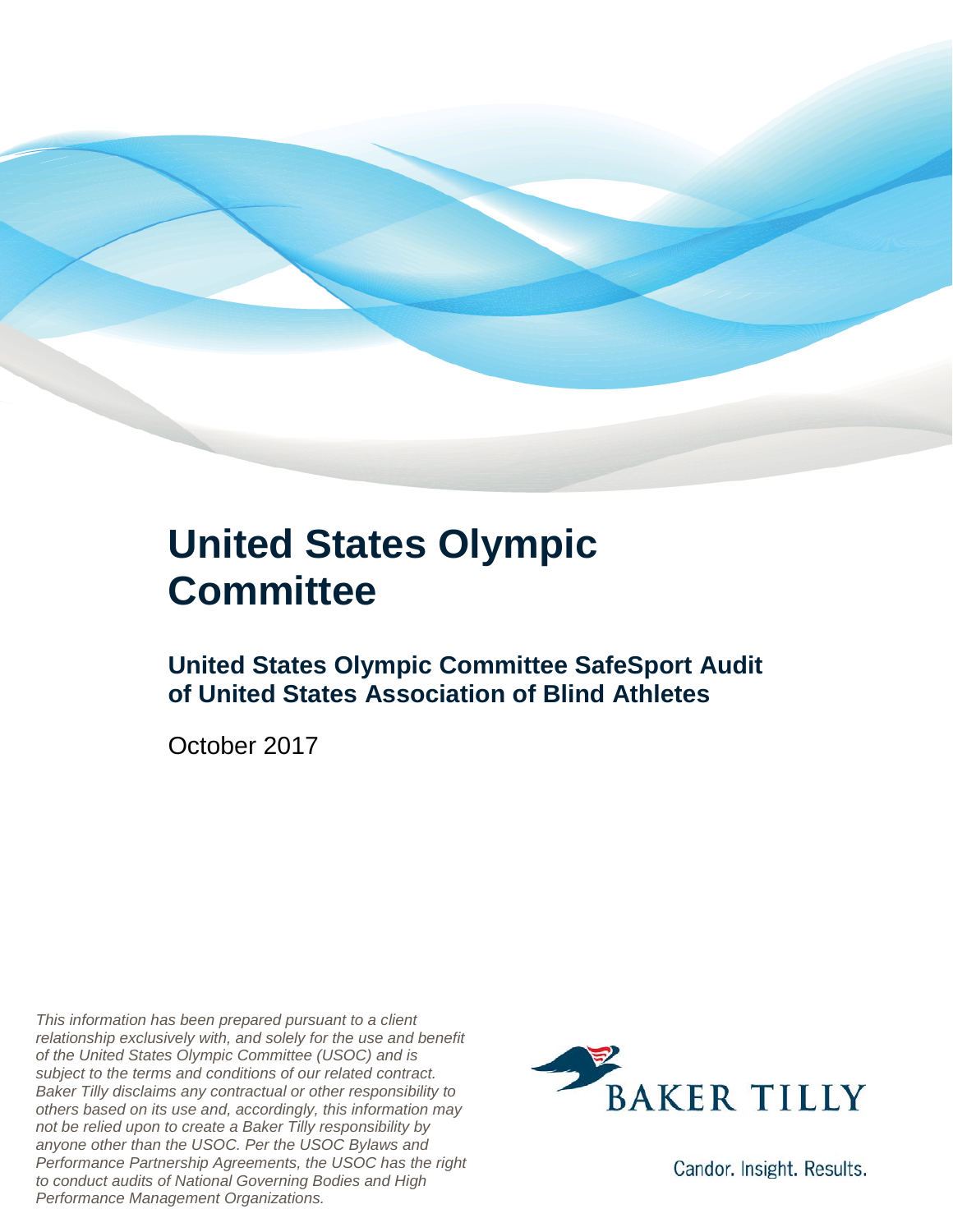

Candor. Insight. Results.

#### **Contents [UNITED STATES OLYMPIC COMMITTEE SAFESPORT AUDIT OF](#page-2-0)  [UNITED STATES ASSOCIATION OF BLIND ATHLETES.........................3](#page-2-0) [EXECUTIVE SUMMARY..............................................................................4](#page-3-0)** SUMMARY OBSERVATIONS [.......................................................................4](#page-3-1) BACKGROUND AND APPROACH [...............................................................5](#page-3-2) **[DETAILED REPORT....................................................................................6](#page-3-3) REPORT APPENDICES [............................................................................11](#page-10-0) [APPENDIX A: DOCUMENTS REVIEWED................................................12](#page-11-0) [APPENDIX B: PERSONNEL INTERVIEWED...........................................13](#page-12-0)**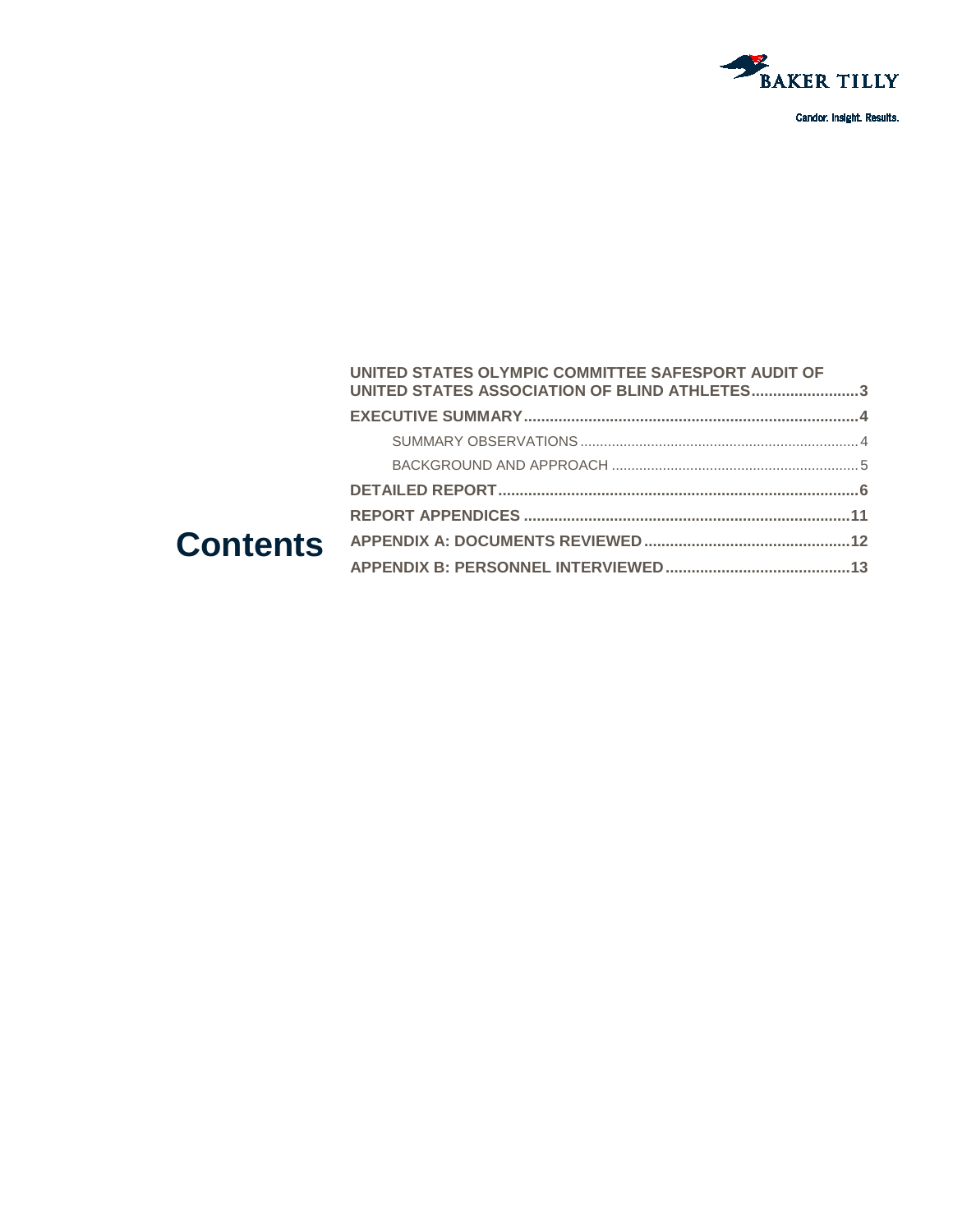

j

United States Olympic Committee USOC SafeSport Audit of United States Association of Blind Athletes

## <span id="page-2-0"></span>**United States Olympic Committee SafeSport Audit of United States Association of Blind Athletes[1](#page-2-1)**

<span id="page-2-1"></span><sup>1</sup> To consider the report in its entirety, please refer also to the detailed management response that will appear here [\[Governance Documents\]](https://www.teamusa.org/Footer/Legal/Governance-Documents) within 90 days of the date of this report.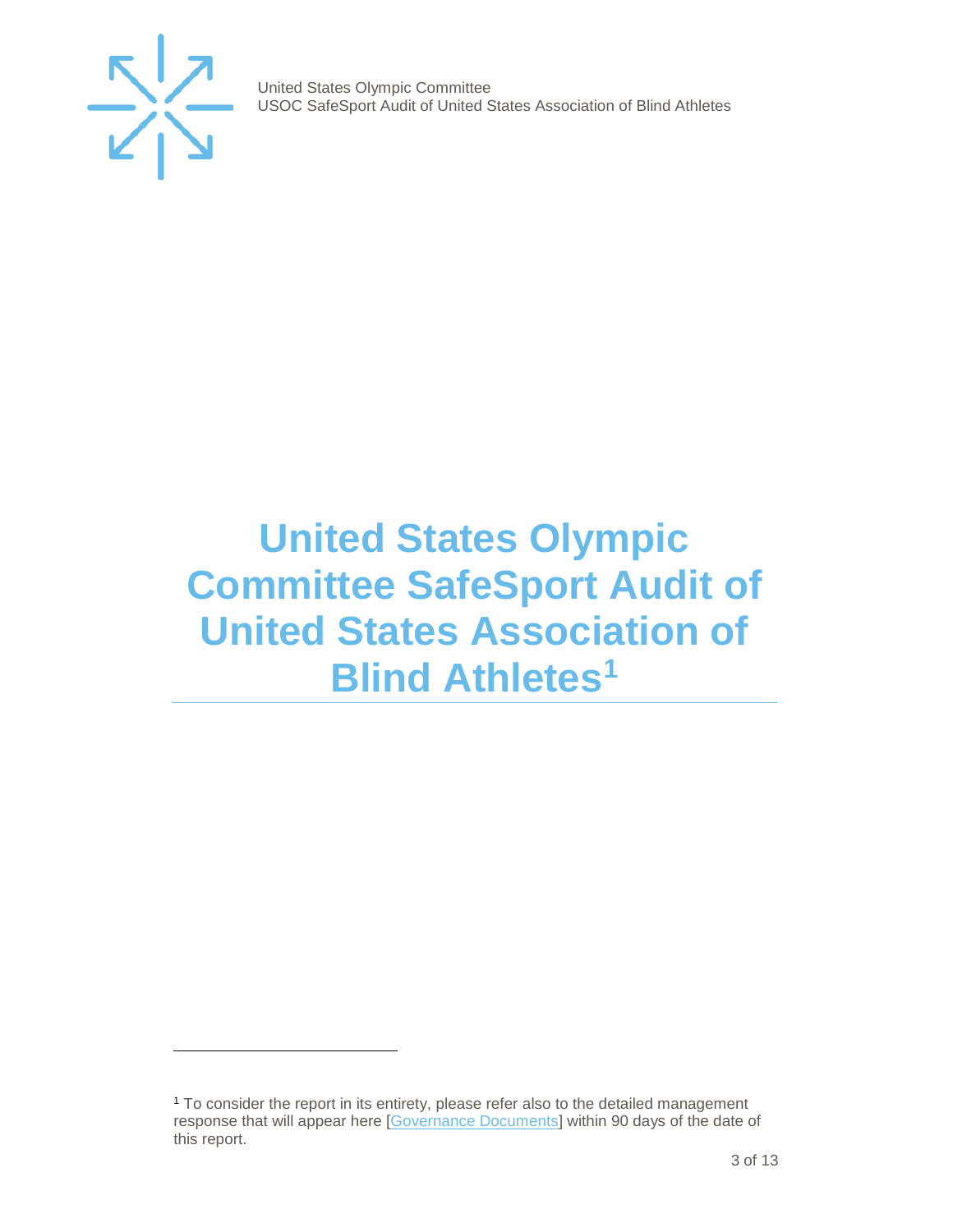

## **Executive Summary**

### <span id="page-3-1"></span><span id="page-3-0"></span>**Summary Observations**

It shall be the policy of the United States Olympic Committee (USOC) that each National Governing Body (NGBs) adopt a Minimum Standards Policy for Athlete Safety Programs (Athlete Safety Standards) by December 31, 2013[2](#page-3-4).

We noted the following opportunities to enhance the design of United States Association of Blind Athletes (USABA) compliance with the Athlete Safety Standards:

- > **Athlete Safety Standards - Prohibited Conduct**  USABA's SafeSportrelated documentation and administrative materials does not specifically define bullying, hazing, harassment (including sexual harassment), emotional misconduct, physical misconduct or sexual misconduct (including child sexual abuse) and does not prohibit bullying, hazing, harassment (including sexual harassment) or emotional misconduct.
- > **Athlete Safety Standards - Criminal Background Checks and Education and Training Policy Requirements** – USABA's SafeSport-related documentation and administrative materials does not specifically require applicable individuals to complete SafeSport education and training requirements. The Code of Conduct and Member Agreement does state that, "If I am a coach or staff member, I will complete United States Olympic Committee (USOC) Safe Sport Program training and will comply with the full spirit and intent of the program;" however, there is no other specific requirement documented in their SafeSport-related documentation and administrative materials.
- > **Athlete Safety Standards - SafeSport Policy**  USABA does not currently have a formal, documented SafeSport policy to provide guidance on SafeSport requirements as required by the Athlete Safety Standards. There are some areas of their website and related documentation that contains elements of SafeSport-specific requirements, but there is no formal, documented SafeSport policy.
- > **Athlete Safety Standards - Criminal Background Checks and Education and Training Testing** – Two individuals selected for testing (20% of the selected individuals) did not have criminal background checks conducted during the testing period (i.e., May 1, 2016 through April 30, 2017); however, evidence was provided that the criminal background check were completed prior to issuing the audit report.

### <span id="page-3-2"></span>**Background and Approach**

-

<span id="page-3-3"></span>USOC engaged Baker Tilly Virchow Krause (Baker Tilly), to assist the USOC in the completion of SafeSport audits, to assess compliance with SafeSport policies and

<span id="page-3-4"></span><sup>2</sup> Effective June 20, 2017 the USOC replaced the Athlete Safety Standards with the NGB Athlete Safety Policy. Due to the timing of this audit, fieldwork was performed in accordance with the Athlete Safety Standards.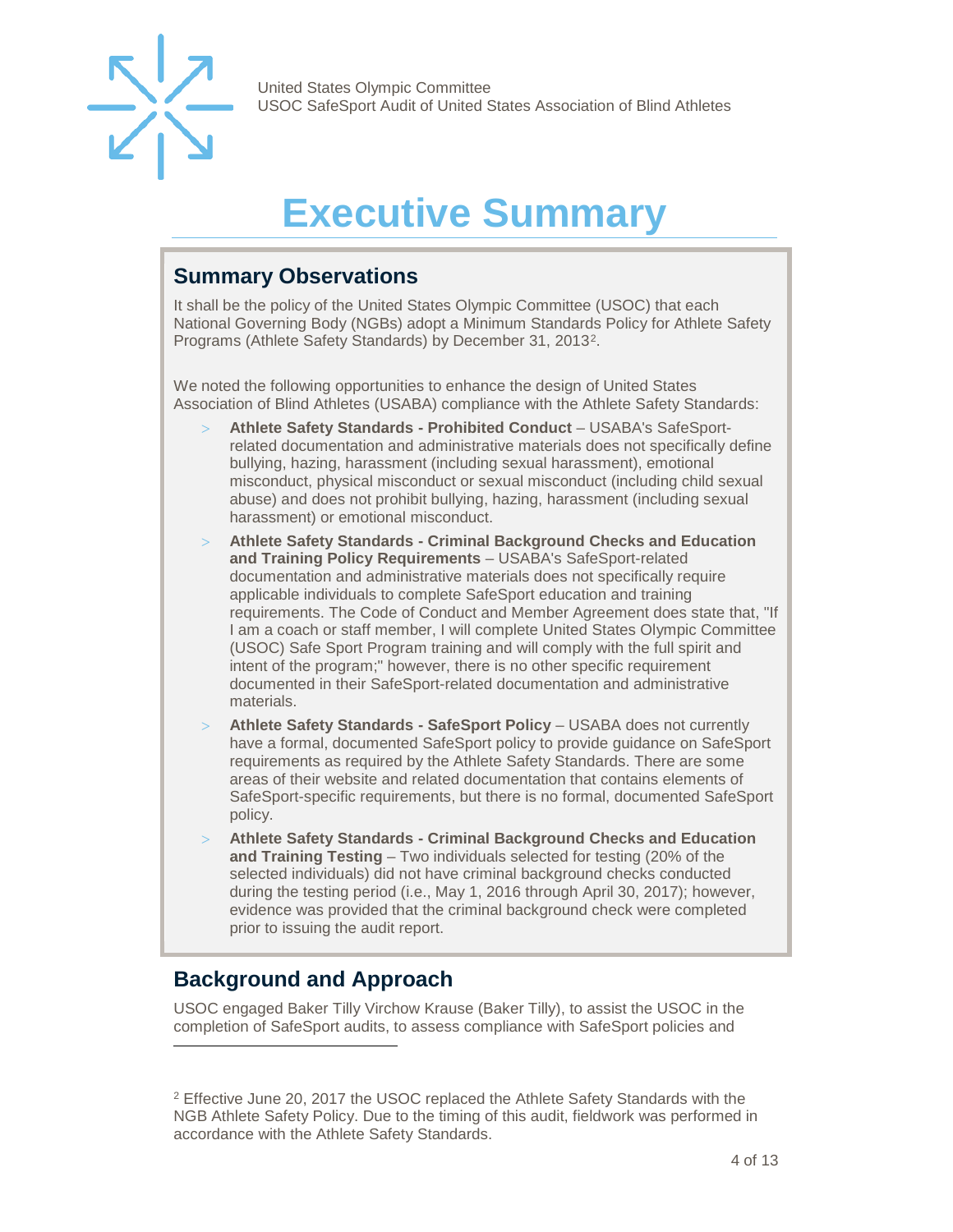

procedures at the USOC and all of its NGBs and High Performance Management Organizations (HPMOs).

Baker Tilly performed a review of USABA to evaluate compliance with the Athlete Safety Standards. The following activities were performed for this review of USABA: Developed and executed an audit program that included:

- Holding a virtual entrance meeting to discuss and document USABA's SafeSport program and processes.
- Selecting a sample of ten from the required individuals to ensure a background check was performed and education and training was completed. See **Appendix A** for a list of documents reviewed.
- Reviewing USABA's athlete safety policy and determining whether the following was addressed:
	- **Required misconduct is prohibited and defined;**
	- **Reporting procedures are documented; and**
	- **The grievance process is documented and complies with** Athlete Safety Standards.
- Identifying which individuals are required to undergo a criminal background check and complete education and training.
- > Conducted a virtual exit meeting, if requested, following delivery of the draft report, to discuss audit findings and recommendation(s) with USABA. See **Appendix B** for a list of individuals interviewed.
- Identified specific observations and recommendations regarding opportunities to enhance compliance with Athlete Safety Standards. Observations include the following attributes: criteria, condition, cause, effect, and recommendation, as set out in the International Professional Practices Framework (IPPF) Standards and Practice Advisory 2410-1.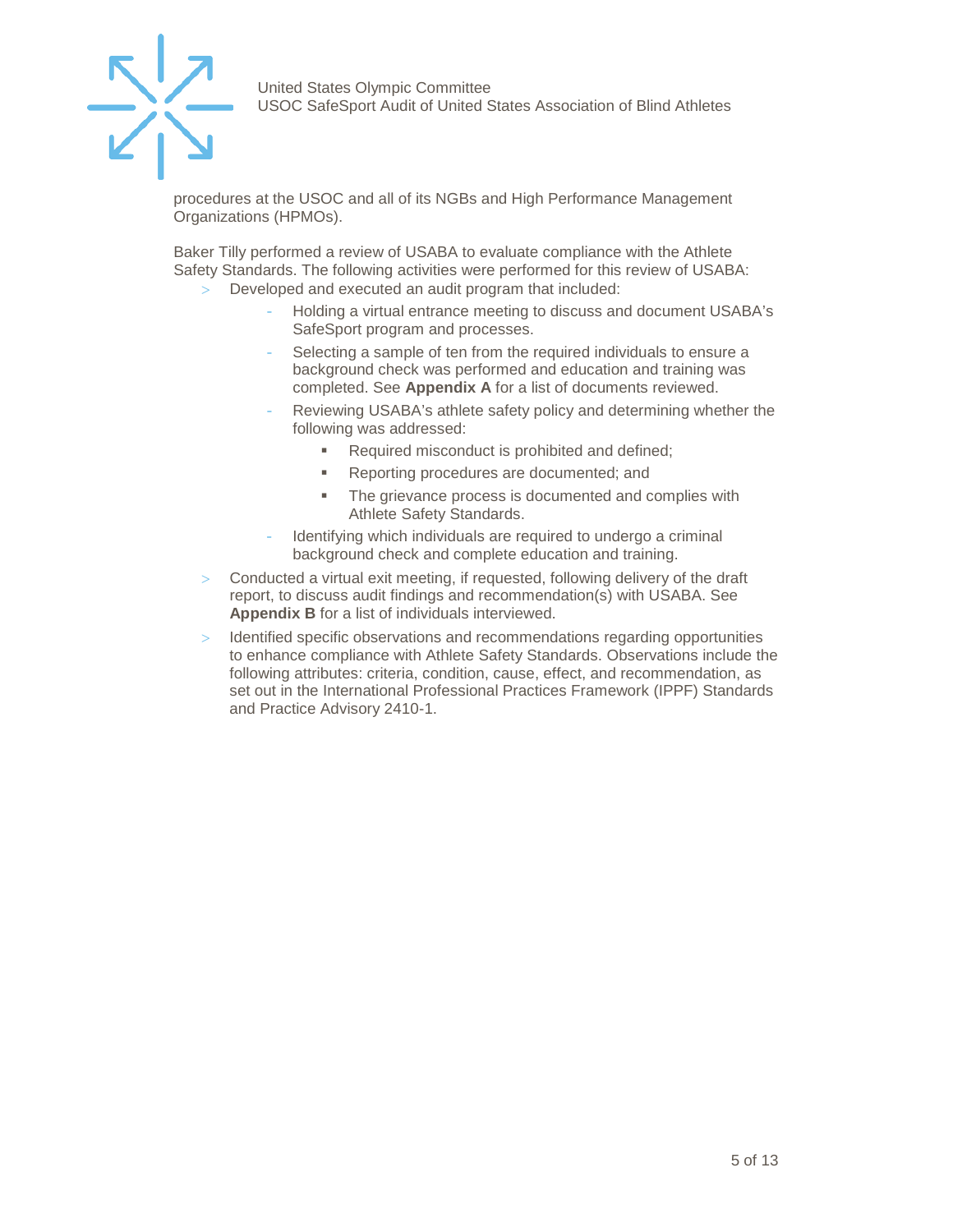

## **Detailed Report**

The tables below represent opportunities to enhance the design and effectiveness of USABA's compliance with the Athlete Safety Standards.

| 1. Athlete Safety Standards - Prohibited Conduct |                                                                                                                                                                                                                                                                                                                                                                                                                                                                                                                                                                                                                                                                                              |
|--------------------------------------------------|----------------------------------------------------------------------------------------------------------------------------------------------------------------------------------------------------------------------------------------------------------------------------------------------------------------------------------------------------------------------------------------------------------------------------------------------------------------------------------------------------------------------------------------------------------------------------------------------------------------------------------------------------------------------------------------------|
| <b>Criteria</b>                                  | The Athlete Safety Standards requires that each NGB/HPMO<br>shall adopt an athlete safety program that prohibits and defines<br>the following misconduct: Bullying, Hazing, Harassment<br>(including sexual harassment), Emotional Misconduct, Physical<br>Misconduct, and Sexual Misconduct (including child sexual<br>abuse).                                                                                                                                                                                                                                                                                                                                                              |
| <b>Condition</b>                                 | USABA's SafeSport-related documentation and administrative<br>materials does not specifically define bullying, hazing,<br>harassment (including sexual harassment), emotional<br>misconduct, physical misconduct or sexual misconduct (including<br>child sexual abuse) and does not prohibit bullying, hazing,<br>harassment (including sexual harassment) or emotional<br>misconduct.                                                                                                                                                                                                                                                                                                      |
| <b>Cause</b>                                     | USABA may not have reviewed and updated its SafeSport-<br>related documentation and administrative materials to include all<br>of the requirements in the Athlete Safety Standards.                                                                                                                                                                                                                                                                                                                                                                                                                                                                                                          |
| <b>Effect</b>                                    | USABA must be in compliance with the Athlete Safety Standards<br>to be a member in good standing. Noncompliance with the<br>Athlete Safety Standards can result in disciplinary action by the<br>USOC including withdrawal of high performance funding.<br>Additionally, stakeholders (e.g., coaches, staff, officials,<br>volunteers, etc.) may not be aware of the specific requirements of<br>the Athlete Safety Standards and could be out of compliance with<br>the requirements and/or may not aware of the prohibited conduct.<br>Also, athletes may have contact with stakeholders who are not<br>aware of SafeSport misconduct and the potential impact to<br>athletes' well-being. |
| <b>Recommendation</b>                            | USABA must update all applicable SafeSport-related<br>documentation and administrative materials to define and<br>specifically prohibit the six types of prohibited misconduct<br>identified in the Athlete Safety Standards. Compliance with these<br>requirements must be completed within 90 days of receipt of the<br>final audit report.                                                                                                                                                                                                                                                                                                                                                |
| <b>Management</b><br>response                    | USABA concurs with the recommendation. Prior to this audit,<br>USABA was not aware of the requirement to create an<br>independent athlete safety policy. In response to this audit<br>report, USABA created an athlete safety policy. A draft of that<br>policy document was submitted under separate cover for review                                                                                                                                                                                                                                                                                                                                                                       |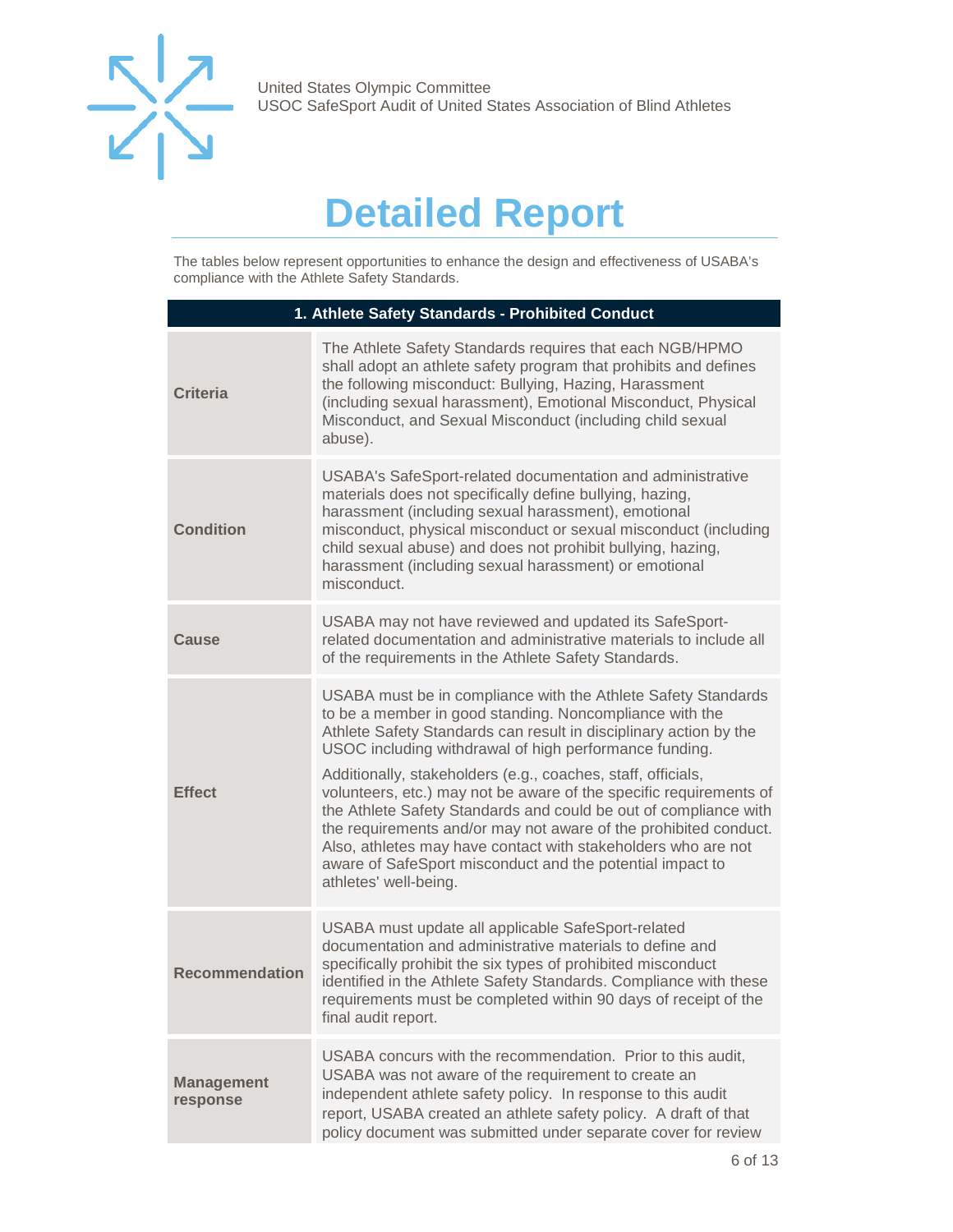

#### **1. Athlete Safety Standards - Prohibited Conduct**

to ensure the document meets program meets program requirements.

| 2. Athlete Safety Standards - Criminal Background Checks and Education and<br><b>Training Policy Requirements</b> |                                                                                                                                                                                                                                                                                                                                                                                                                                                                                                                                                                                                                                                                                                                                                                                                                                                                                                 |  |
|-------------------------------------------------------------------------------------------------------------------|-------------------------------------------------------------------------------------------------------------------------------------------------------------------------------------------------------------------------------------------------------------------------------------------------------------------------------------------------------------------------------------------------------------------------------------------------------------------------------------------------------------------------------------------------------------------------------------------------------------------------------------------------------------------------------------------------------------------------------------------------------------------------------------------------------------------------------------------------------------------------------------------------|--|
| <b>Criteria</b>                                                                                                   | The Athlete Safety Standards states each NGB/HPMO shall<br>require criminal background checks and education and training<br>for those individuals it formally authorizes, approves, or appoints<br>(a) to a position of authority over, or (b) to have frequent contact<br>with athletes.                                                                                                                                                                                                                                                                                                                                                                                                                                                                                                                                                                                                       |  |
| <b>Condition</b>                                                                                                  | USABA's SafeSport-related documentation and administrative<br>materials does not specifically require applicable individuals to<br>complete SafeSport education and training requirements. The<br>Code of Conduct and Member Agreement does state that, "If I<br>am a coach or staff member, I will complete United States<br>Olympic Committee (USOC) Safe Sport Program training and will<br>comply with the full spirit and intent of the program;" however,<br>there is no other specific requirement documented in their<br>SafeSport-related documentation and administrative materials.                                                                                                                                                                                                                                                                                                  |  |
| Cause                                                                                                             | USABA may not have updated its SafeSport-related<br>documentation and administrative materials to align with<br>requirements in the Athlete Safety Standards.                                                                                                                                                                                                                                                                                                                                                                                                                                                                                                                                                                                                                                                                                                                                   |  |
| <b>Effect</b>                                                                                                     | USABA may not be in compliance with the Athlete Safety<br>Standards. USABA must be in compliance with the Athlete Safety<br>Standards to be a member in good standing. Noncompliance with<br>the Athlete Safety Standards can result in disciplinary action by<br>the USOC including withdrawal of high performance funding.<br>Additionally, stakeholders (e.g., coaches, staff, officials,<br>volunteers, etc.) may not know that criminal background checks<br>and education and training requirements apply to them or be<br>informed of SafeSport initiatives and the related misconduct<br>areas. Also, athletes may have contact with individuals who are<br>unaware of SafeSport misconduct and the potential impact to<br>athletes' well-being and/or have contact with individuals who<br>have a criminal history, which could put athletes at SafeSport-<br>related misconduct risk. |  |
| <b>Recommendation</b>                                                                                             | USABA's SafeSport policy must require that individuals it formally<br>authorizes, approves, or appoints (a) to a position of authority<br>over, or (b) to have frequent contact with athletes complete<br>criminal background checks and education and training<br>requirements in a timely manner and before they have contact<br>with athletes to provide assurance that they are educated on the                                                                                                                                                                                                                                                                                                                                                                                                                                                                                             |  |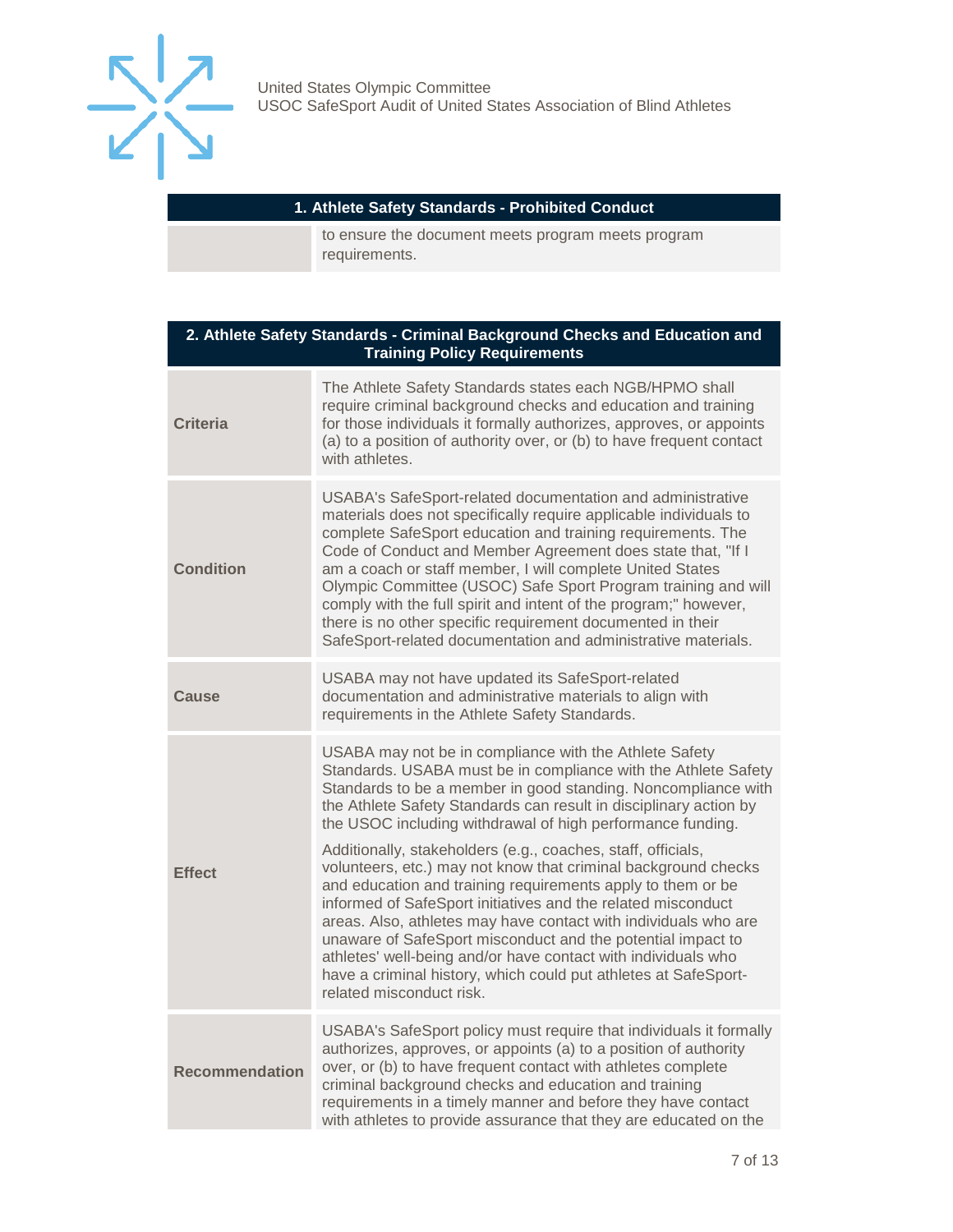

| 2. Athlete Safety Standards - Criminal Background Checks and Education and<br><b>Training Policy Requirements</b> |                                                                                                                                                                                                                                                                                                                                                                                               |  |
|-------------------------------------------------------------------------------------------------------------------|-----------------------------------------------------------------------------------------------------------------------------------------------------------------------------------------------------------------------------------------------------------------------------------------------------------------------------------------------------------------------------------------------|--|
|                                                                                                                   | requirements of the Athlete Safety Standards. Compliance with<br>these requirements must be completed within 90 days of receipt<br>of the final audit report.                                                                                                                                                                                                                                 |  |
| <b>Management</b><br>response                                                                                     | USABA concurs with the recommendation. Prior to this audit,<br>USABA was not aware of the requirement to create an<br>independent athlete safety policy. In response to this audit<br>report, USABA created an athlete safety policy. A draft of that<br>policy document was submitted under separate cover for review<br>to ensure the document meets program meets program<br>requirements. |  |

| 3. Athlete Safety Standards - SafeSport Policy |                                                                                                                                                                                                                                                                                                                                                                                                                                                                                            |  |
|------------------------------------------------|--------------------------------------------------------------------------------------------------------------------------------------------------------------------------------------------------------------------------------------------------------------------------------------------------------------------------------------------------------------------------------------------------------------------------------------------------------------------------------------------|--|
| Criteria                                       | It shall be the policy of the USOC that each NGB adopt an athlete<br>safety program by December 31, 2013. The athlete safety<br>program shall include, at a minimum, the requirements set forth in<br>the Athlete Safety Standards.                                                                                                                                                                                                                                                        |  |
| <b>Condition</b>                               | USABA does not currently have a formal, documented SafeSport<br>policy to provide guidance on SafeSport requirements as<br>required by the Athlete Safety Standards. There are some areas<br>of their website and related documentation that contains<br>elements of SafeSport-specific requirements, but there is no<br>formal, documented SafeSport policy.                                                                                                                              |  |
| Cause                                          | USABA has not adopted Athlete Safety Standards as required by<br>the USOC as of December 31, 2013.                                                                                                                                                                                                                                                                                                                                                                                         |  |
| <b>Effect</b>                                  | USABA may not be aware of the specific requirements of the<br>Athlete Safety Standards. USABA must be in compliance with the<br>Athlete Safety Standards to be a member in good standing.<br>Noncompliance with the Athlete Safety Standards can result in<br>disciplinary action by the USOC including withdrawal of high<br>performance funding.<br>Additionally, athletes may not be informed about SafeSport<br>misconduct, its impact, and how to report misconduct, if<br>necessary. |  |
| <b>Recommendation</b>                          | USABA must formally create and/or update their SafeSport-<br>related content to document a formal SafeSport policy that can<br>be made available to all stakeholders, which complies with the<br>Athlete Safety Standards. Compliance with these requirements<br>must be completed within 90 days of receipt of the final audit<br>report.                                                                                                                                                 |  |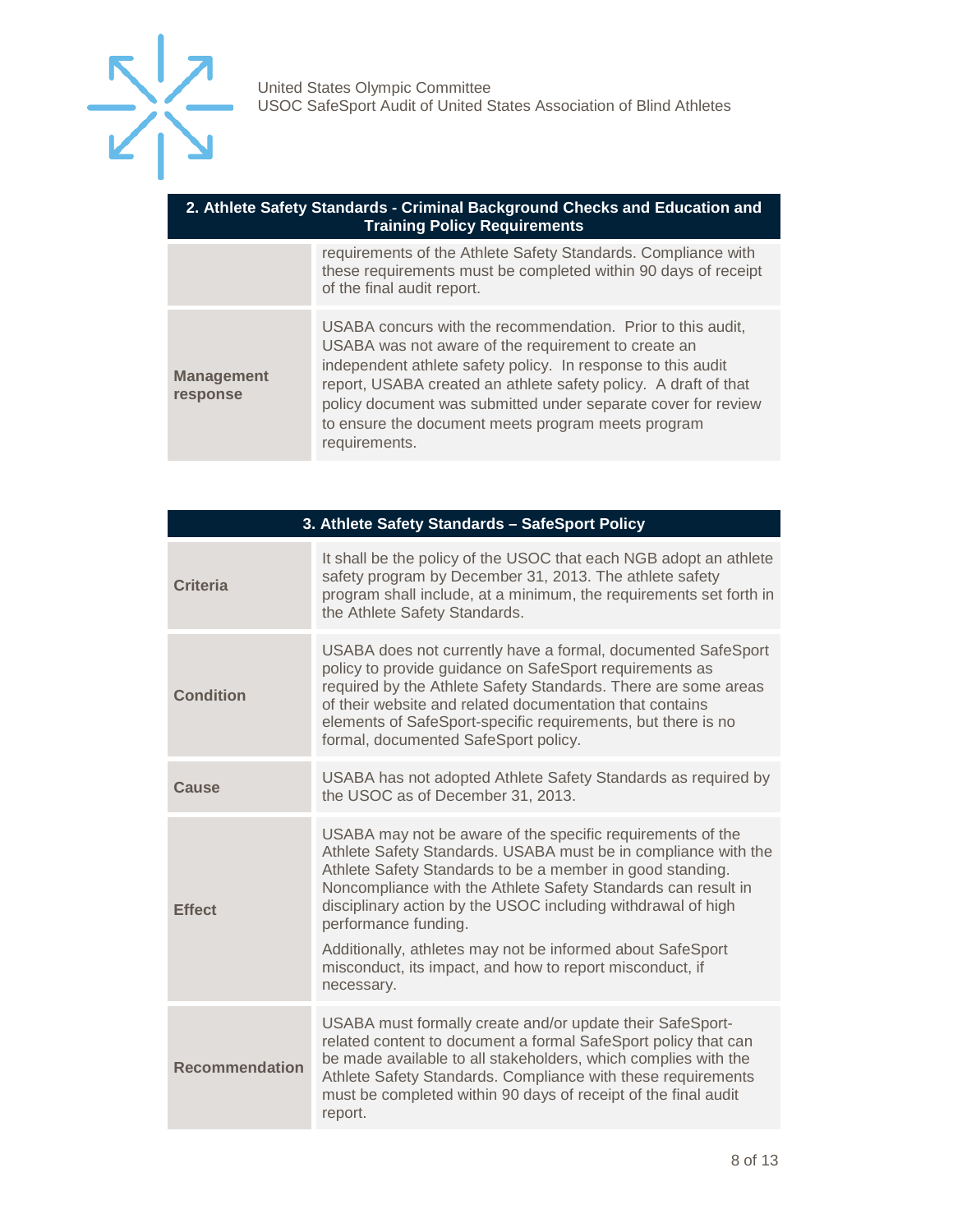

#### **3. Athlete Safety Standards – SafeSport Policy**

**Management response**

USABA concurs with the recommendation. Prior to this audit, USABA was not aware of the requirement to create an independent athlete safety policy. In response to this audit report, USABA created an athlete safety policy. A draft of that policy document was submitted under separate cover for review to ensure the document meets program meets program requirements.

| 4. Athlete Safety Standards - Criminal Background Checks and Education and<br><b>Training Testing</b> |                                                                                                                                                                                                                                                                                                                                                                                                                                                                                                                                                                                                                                                                                                                                                                                                                                                                                                             |  |
|-------------------------------------------------------------------------------------------------------|-------------------------------------------------------------------------------------------------------------------------------------------------------------------------------------------------------------------------------------------------------------------------------------------------------------------------------------------------------------------------------------------------------------------------------------------------------------------------------------------------------------------------------------------------------------------------------------------------------------------------------------------------------------------------------------------------------------------------------------------------------------------------------------------------------------------------------------------------------------------------------------------------------------|--|
| <b>Criteria</b>                                                                                       | The Athlete Safety Standards state each NGB/HPMO shall<br>require criminal background checks and education and training<br>for those individuals it formally authorizes, approves, or appoints<br>(a) to a position of authority over, or (b) to have frequent contact<br>with athletes.                                                                                                                                                                                                                                                                                                                                                                                                                                                                                                                                                                                                                    |  |
| <b>Condition</b>                                                                                      | Two individuals selected for testing (20% of the selected<br>individuals) did not have criminal background checks conducted<br>during the testing period (i.e., May 1, 2016 through April 30,<br>2017); however, evidence was provided that the criminal<br>background check were completed prior to issuing the audit<br>report.                                                                                                                                                                                                                                                                                                                                                                                                                                                                                                                                                                           |  |
| Cause                                                                                                 | USABA may not be consistently tracking and monitoring<br>compliance with the criminal background checks and education<br>and training requirements of the Athlete Safety Standards.                                                                                                                                                                                                                                                                                                                                                                                                                                                                                                                                                                                                                                                                                                                         |  |
| <b>Effect</b>                                                                                         | Individuals USABA formally authorizes, approves or appoints (a)<br>to a position of authority over, or (b) to have frequent contact with<br>athletes may not be in compliance with the Athlete Safety<br>Standards because they have not completed criminal background<br>checks and/or education and training prior to having contact with<br>athletes. USABA must be in compliance with the Athlete Safety<br>Standards to be a member in good standing. Noncompliance with<br>the Athlete Safety Standards can result in disciplinary action by<br>the USOC including withdrawal of high performance funding.<br>Also, athletes may have contact with individuals who are<br>unaware of SafeSport misconduct and the potential impact to<br>athletes' well-being and/or have contact with individuals who<br>have a criminal history, which could put athletes at SafeSport-<br>related misconduct risk. |  |
| <b>Recommendation</b>                                                                                 | USABA must require that individuals it formally authorizes,<br>approves, or appoints (a) to a position of authority over, or (b) to<br>have frequent contact with athletes complete criminal background<br>checks and education and training requirements in a timely                                                                                                                                                                                                                                                                                                                                                                                                                                                                                                                                                                                                                                       |  |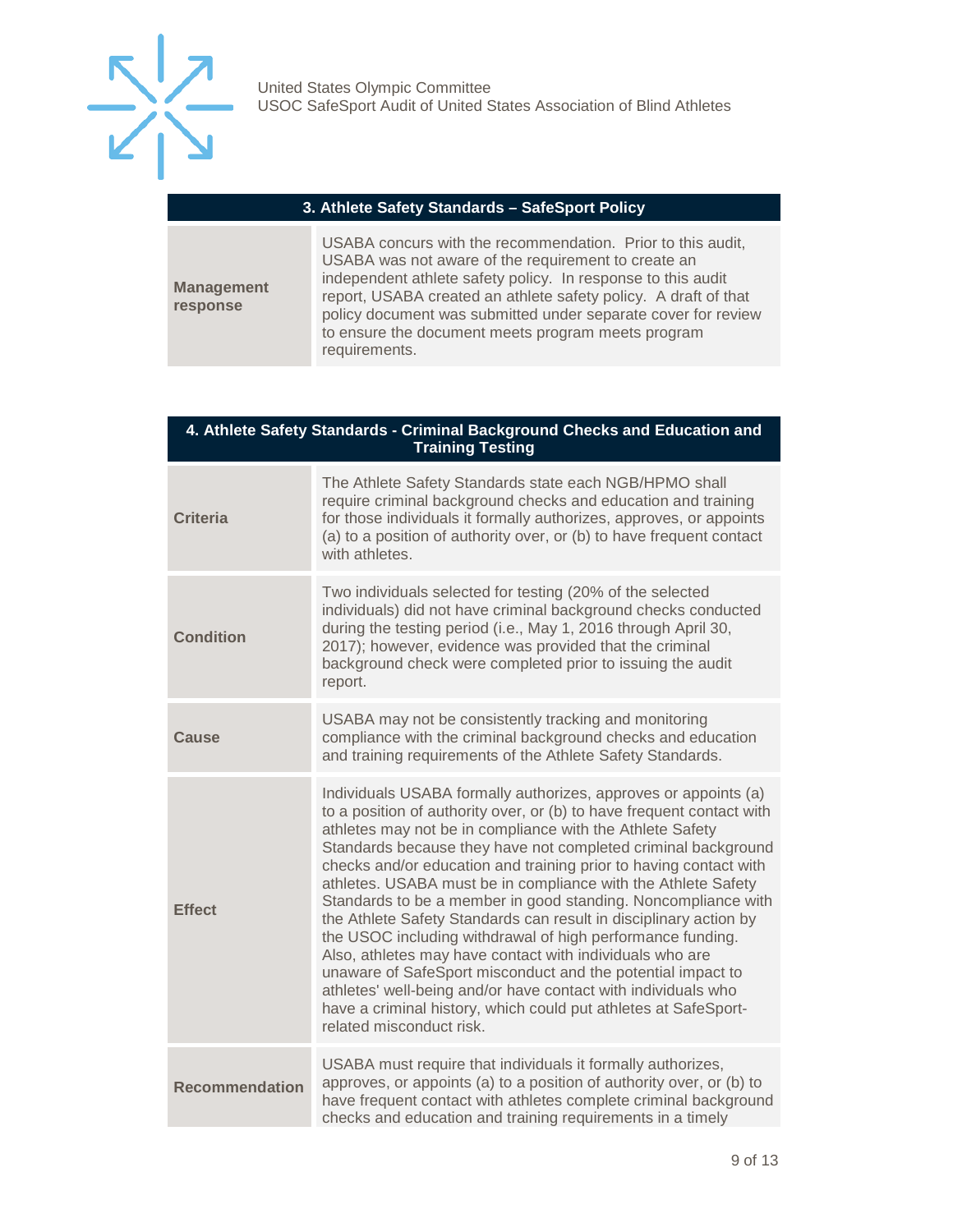

#### **4. Athlete Safety Standards - Criminal Background Checks and Education and Training Testing**

|                               | manner and before they have contact with athletes to provide<br>assurance that they are educated on the requirements of the<br>Athlete Safety Standards. The NGB/HPMO must consistently<br>track and verify criminal background checks and education and<br>training requirements are met for all Required Individuals.<br>Compliance with these requirements must be completed within<br>90 days of receipt of the final audit report.<br>USABA should review the testing results and require all<br>necessary individuals to complete the necessary requirements |
|-------------------------------|--------------------------------------------------------------------------------------------------------------------------------------------------------------------------------------------------------------------------------------------------------------------------------------------------------------------------------------------------------------------------------------------------------------------------------------------------------------------------------------------------------------------------------------------------------------------|
|                               | (i.e., criminal background check and/or education and training).                                                                                                                                                                                                                                                                                                                                                                                                                                                                                                   |
| <b>Management</b><br>response | USABA concurs with the recommendation. Prior to this audit,<br>USABA was not aware of the requirement to create an<br>independent athlete safety policy. In response to this audit<br>report, USABA created an athlete safety policy. A draft of that<br>policy document was submitted under separate cover for review<br>to ensure the document meets program meets program<br>requirements.                                                                                                                                                                      |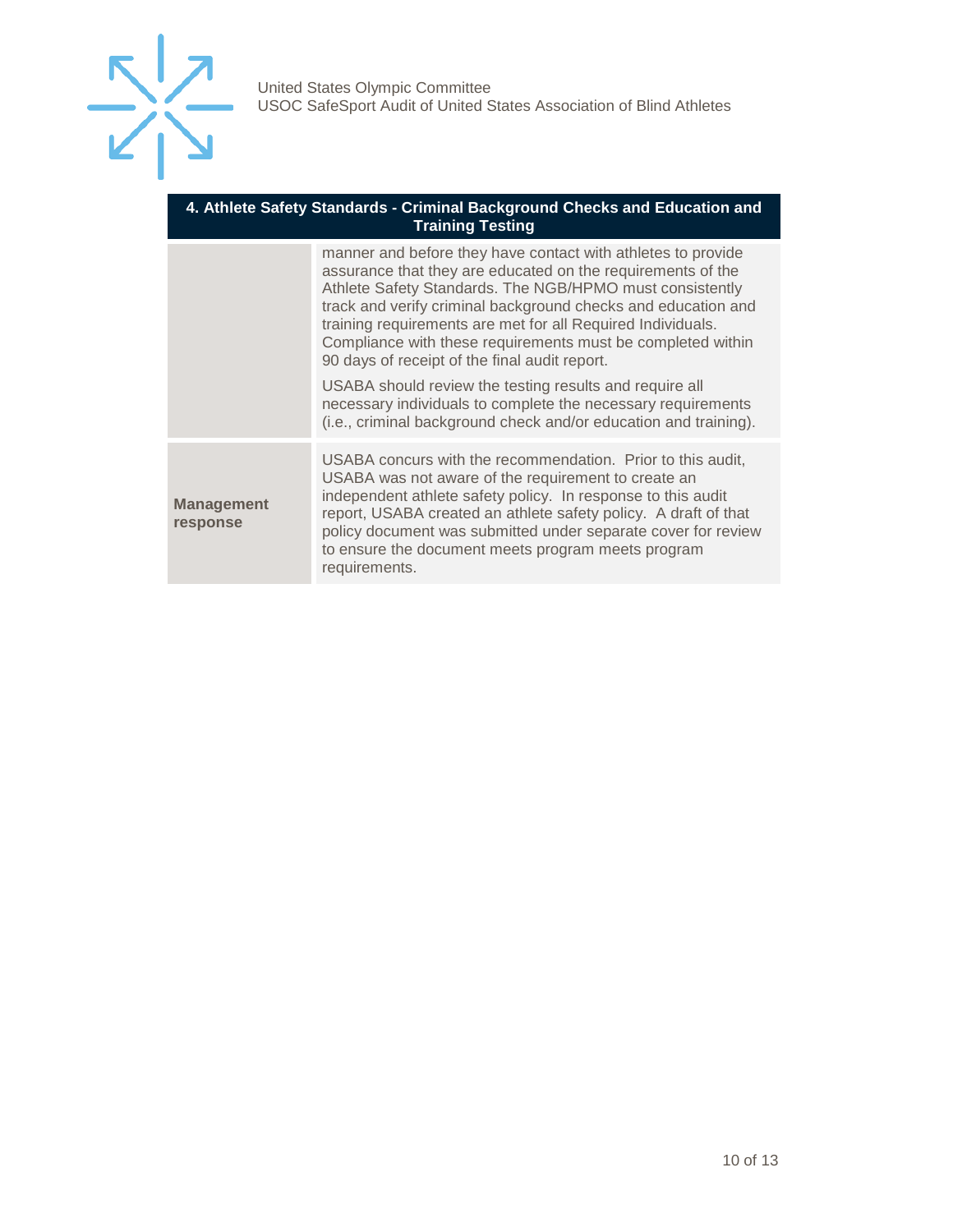

# <span id="page-10-0"></span>**Report Appendices**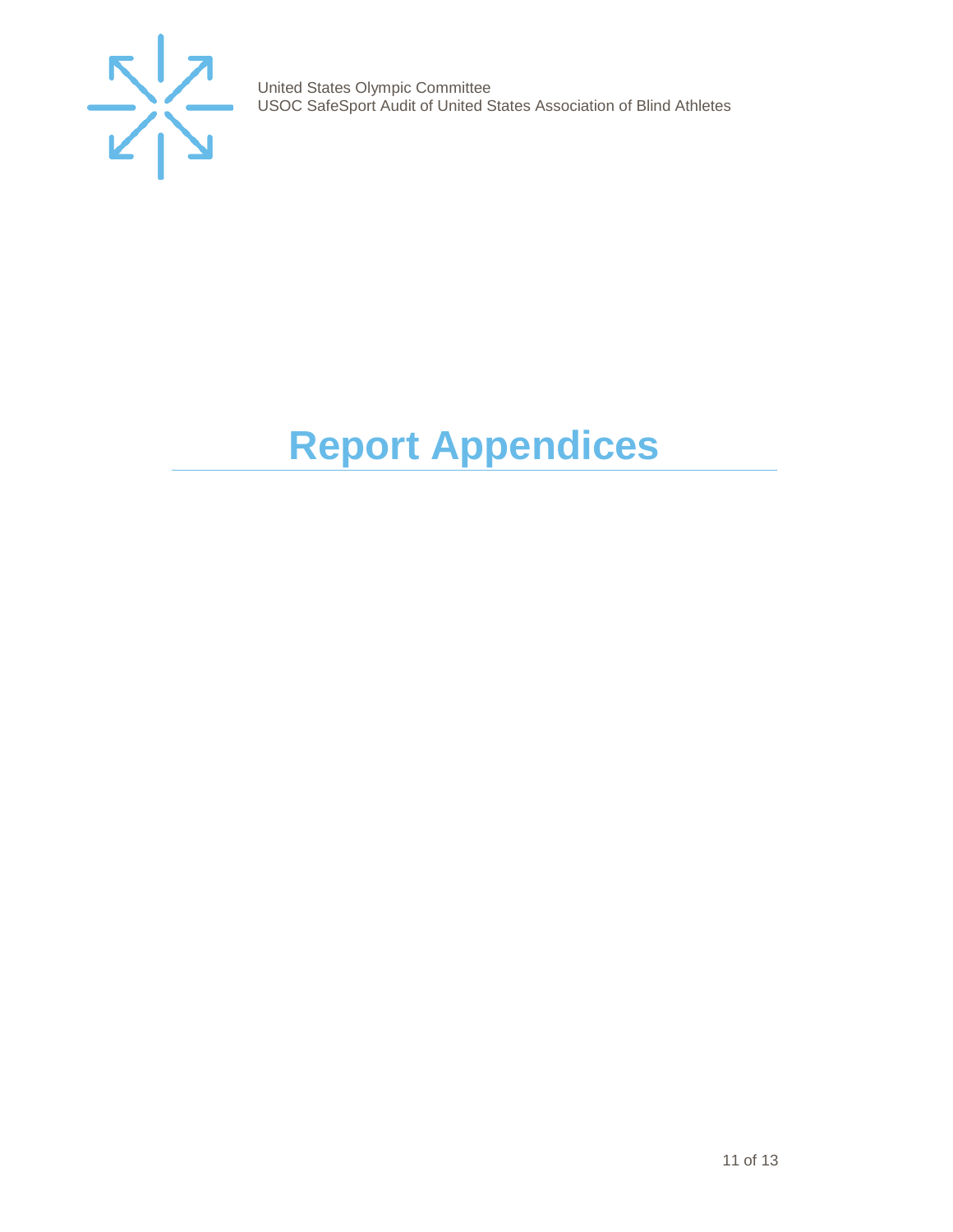

### <span id="page-11-0"></span>**Appendix A: Documents Reviewed**

We reviewed the following documents:

- > Athlete Safety Standards Program Questionnaire
- > Population listing of "required individuals" (i.e., covered individuals defined by the NGB who are required to undergo background check and training)
- > US Association of Blind Athletes Grievance Complaint and Appeal Procedures
- > US Association of Blind Athletes Code of Conduct and Membership Agreement